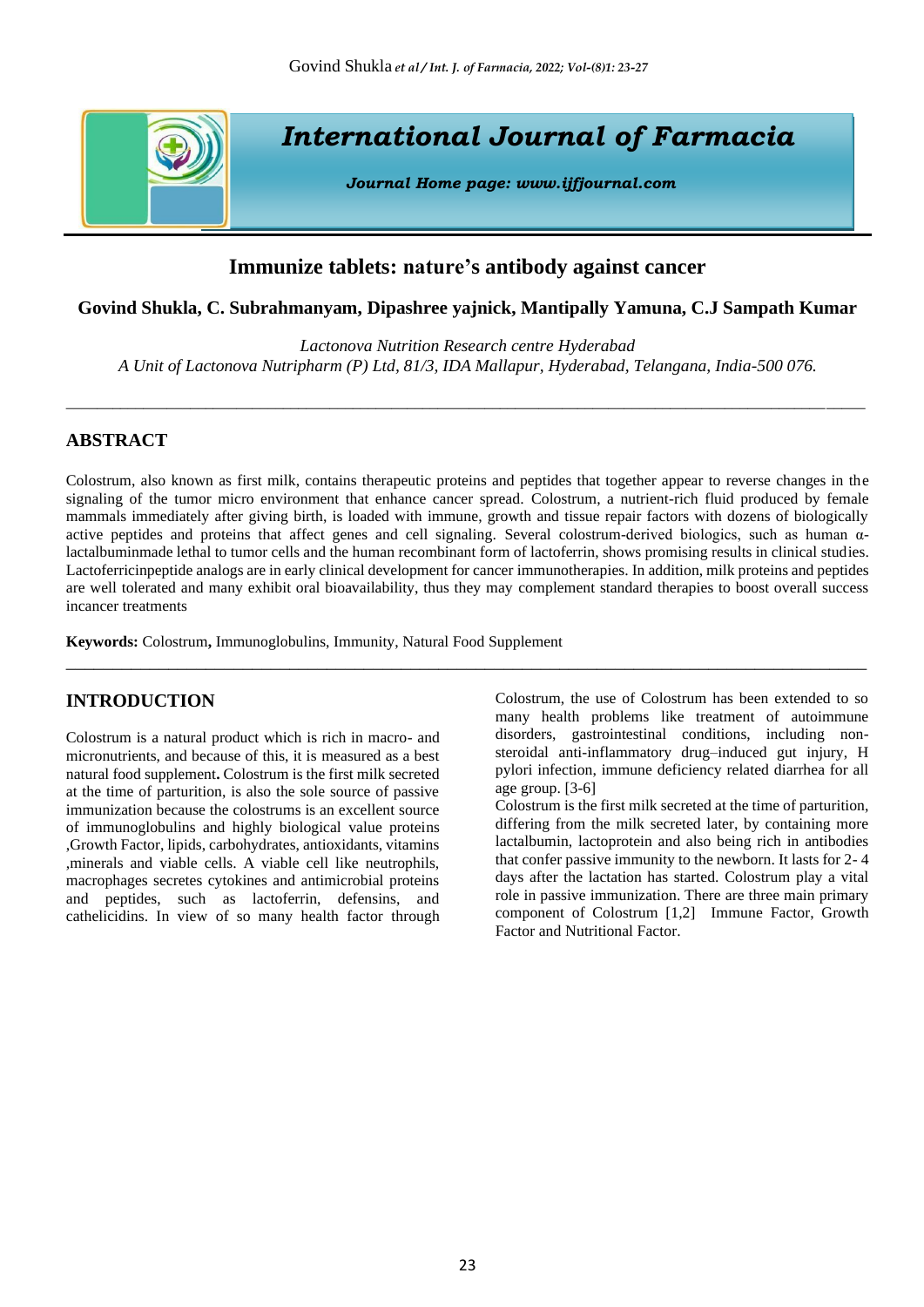#### **Figure 1: Composition of Colostrum**



#### **Growth Factors [7,8]**

They arouse growth, help in regeneration and accelerate the repair of aged original muscle, Skin, Collagen, Bone, Cartilage and Nerve Tissue. Growth factors also stimulate the body to burn fat for fuel instead of the body's muscle tissue in times of fasting and incline built.

Bovine colostrum (BC), which has been found to be almost indistinguishable to human colostrum in terms of its advantageous components with no side-effects. The use of bovine colostrum as dietary supplement has increased drastically over the past decades. Bovine colostrum is harvested within first few hours of calving from dairy animals. The herds of cows are kept under close supervision in good state of hygiene without exposure to antibodies, pesticides and anthelmintic. The colostrum collected within 24 hours contains maximum substances but less in amounts, colostrum collected later will be more but contain less immunoglobins. Research shows that colostrum can help to increase strength and endurance, Build lean muscle mass, Burn body fat, Boost immune function, Shorten recovery time and accelerate healing of injuries. Colostrum processing involves a series of steps planned to ensure product purity, potency, safety, and stability.

#### **Milk Collection[9]**

The source of colostrum is one of the most significant factors to consider when evaluating diverse brands of colostrum. Immediately after milking, the filled jugs are put in freezer and kept frozen until collection by plant. It is inspected by trained personnel and placed in a freezer and maintained at  $-5$  degrees  $F +/- 5$  degrees.

# **Raw milk Quality Control[10,11]**

It is tested to verify that it is from the first milking and free of hormones and pesticides. The components for which constantly monitoring include PRPs, Lactoferrin, TGF (Transforming Growth Factor), IGF-1 (Insulin-like Growth Factor), IgA, IgG, and other immune and growth factors.

High Performance Liquid Chromatography (HPLC) used to examine colostrum after collection and after processing to ensure that all components are intact and bioactive. Enzyme-Linked Immunosorbent Assay (ELISA) is employed in quality control, and manufacturing is performed under cGMP (certified Good Manufacturing Practices) and HACCP (Hazard Analysis and Critical Control Procedures).

#### **Low Temperature long time (LTLT)**

Pasteurization process that is extra effectual than standard pasteurization processes at maintaining biological activity. Pasteurization of dairy products are preserved and sterilized for their safe human consumption and extended durability. The essence of pasteurization is short-term is an increase in temperature of the processed liquid to 72 °C with classic pasteurisation or 132 °C with UHT, high temperature destroys the pathogenic microorganisms, but it also destroys sensitive advantageous bio-active components which are also sensitive to heat like immune substances, proteins, enzymes, vitamins, proteins) which are plentiful in colostrum [12].

#### **Separate to Remove Cream**

Raw colostrum contains fat and casein, which are eliminated from the colostrum. In this step use of 10, 5 and 3 micron filter are used. The filtration removes large components, such as aggregates of lipids, proteins, and other materials, which may interfere with absorption or may result in sterile abscesses, without affecting nutritious components of it.

# **Reduction of Bioburden**

Cold sterilisation or Sterilisation by filtration is a process where cold fluids pass through special micro-filters, which grab dangerous microorganisms whilst its natural bioactive and biological components remain untouched.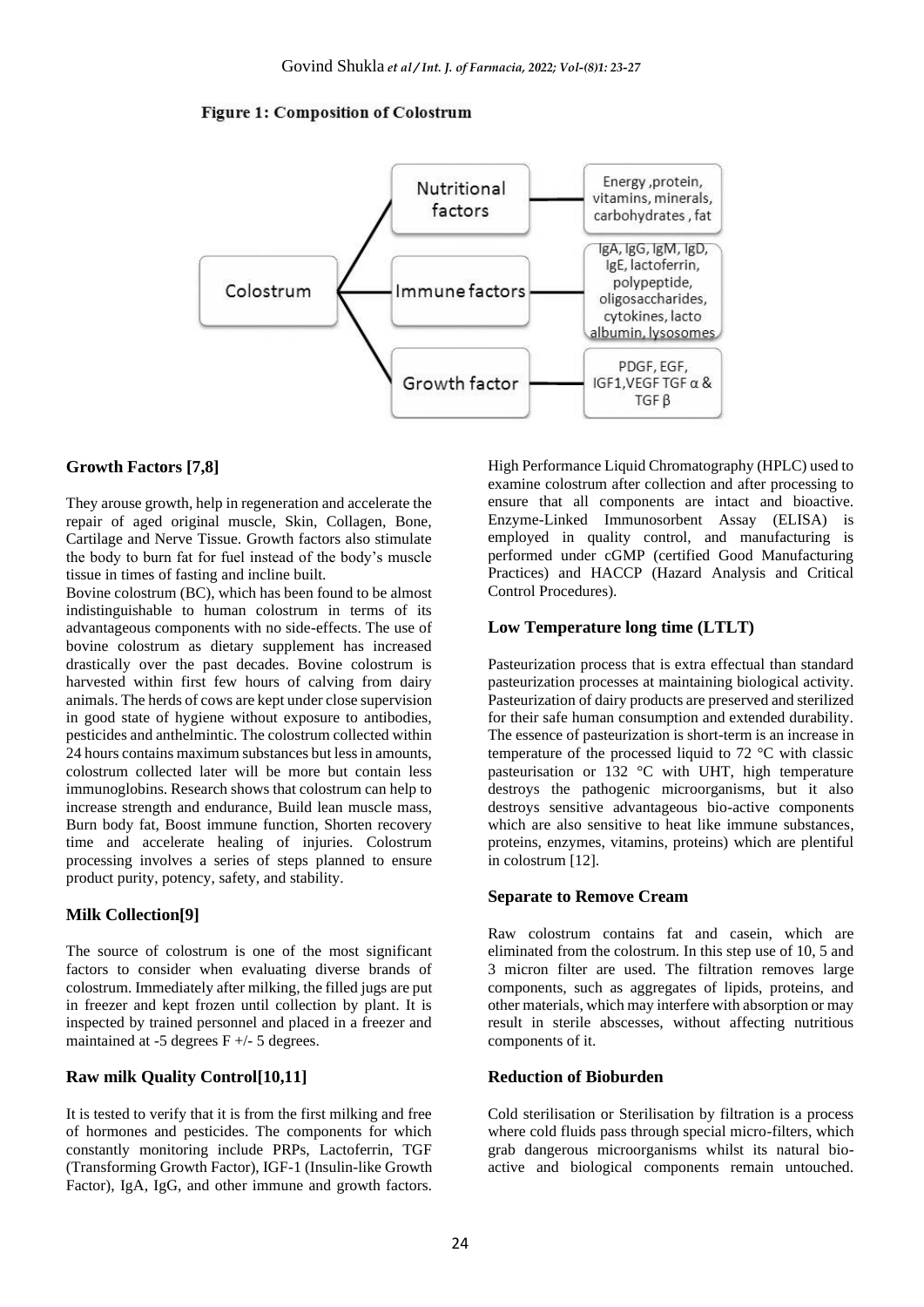Sterilization is accomplished by 1.0 to 4.5 Mrad gammairradiation.

## **Ultrafiltration to Concentrate**

A crossflow system designed for quick concentration and diafiltration is use for Whey Ultrafiltration. The ultrafiltration membrane was composed of hydrophilic polyethersulfone, with a molecular mass cut off of 10 000 Daltons and a membrane area of 24 cm2. Pressure transducers were used to determine the pressure at the inlet and outlet. The feed temperature was controlled by a heat exchanger. The crossflow velocity was changed using a peristaltic pump. The retentate containing whey protein concentrate was discarded; the permeate was lyophilized until a white powder containing no residual water was obtained [13].

# **Spray Drying**

Spray drying produce stable, a low moisture powder (whey protein concentrate, WPC) having a protein content as high as 80% w/w and finding widespread use as a food ingredient. This procedure turns the liquid colostrum into a fine powder that is stable for prolonged periods.

# **Quality Control**

IgG concentration is generally used as the measurement ofcolostrum quality. High quality colostrum is defined as having an IgG concentration of greater than 50mg/ml. The quality of colostrum can be assessed using either direct or indirect methods: • Direct methods measure the level of antibodies Radial Immunodiffusion (RID) assay: Which measure the actual levels of antibodies in the colostrum. The scale in a Brix refractometer is designed to measure the amount of sucrose in a solution, but Brix values can be related to IgG in colostrum. [14,15]

### **Indirect methods estimate the level of antibodies**

### **Refractometer**

A Refractometer is a device that uses light to determine the density of a liquid. Refractometer calibrated in the Brix scale, can be used to assess the quality of colostrum with good accuracy.

### **Colostrometers**

The colostrometer is an inexpensive tool which is designed to provide an estimate of the quality of colostrum on farm. The device is floated in the colostrum and a colour coded chart on the side is used to identify the estimated level of IgG contained in the sample

#### **Visual assessment**

Judging the quality of colostrum by its colour and consistency (visual assessment). Visual testing is based on the notion that thicker, darker coloured colostrum will be more concentrated and therefore have higher IgG levels. However a visual assessment is better than none, and becomes more valuable when used in combination with another indirect test such as colostrometer or refractometer.

### **Colostrum as reviewed can be of use in variety of setting [16]**

Athletic Performance: It protects athletes from infections caused by the physical and emotional stress of competition. Using colostrum as a dietary supplement also increases the efficiency of the digestive tract for athletes in training. The intestines are able to make more nutrients available to the muscle cells and the body's vital organs. Useful in Prevention of non-steroidal anti-inflammatory drugs (NS AIDS) induced gut injury, Local Immunity, Systemic Immunity, Antigen Handling, Prevention of Diarrhea, Joint Disorders like Rheumatoid Arthritis, Useful in the Auto-Immune and Allergic Disorders: to reduce or eliminate the pain, swelling, and inflammation associated with allergies and autoimmune diseases (multiple sclerosis, rheumatoid arthritis, lupus, myasthenia gravis). These effects are related to PRP's ability to inhibit the overproduction of lymphocytes (white blood cells) and T-cells. Useful in Respiratory Tract Infections, Sinusitis and Pneumonia and Anti-Oxidant and Fibroblast Activation Anti-Aging properties.

# **Anticancer Activity Of Immunize Tablets**

Immunize tablets contain colostrum, Colostrum contains high concentrations of immunoglobulins, cytokines, growth factors, lactoferrin and other proteins, which play an important role for passive immunity of the offspring and act as immunomodulators.Intake of colostrum, especially bovine colostrum products, are claimed to modulate the human immune system, alleviate inflammatory diseases and their symptoms and act against cancer cells in humans. Researchers have found that the lactoferrin in colostrum has some anti-cancer activity. In addition, the combination of immune factors and growth factors in colostrum appears to inhibit the growth of cancers. No adverse effects have been reported in cancer patients. People who are allergic to dairy products should not take colostrum preparations.Colostrum seems to be generally safe in cancer patients.

### **Composition of Immunize tablets**

Colostrum contains high concentrations of immunoglobulins (IgG, IgM, IgA), cytokines (interleukin 1beta, interleukin-6, tumour necrosis factor alpha, interferon gamma), growth factors (insuline-like growth factors I and II, transforming growth factor-beta, epidermal growth factor), lactoperoxidase, and lactoferrin.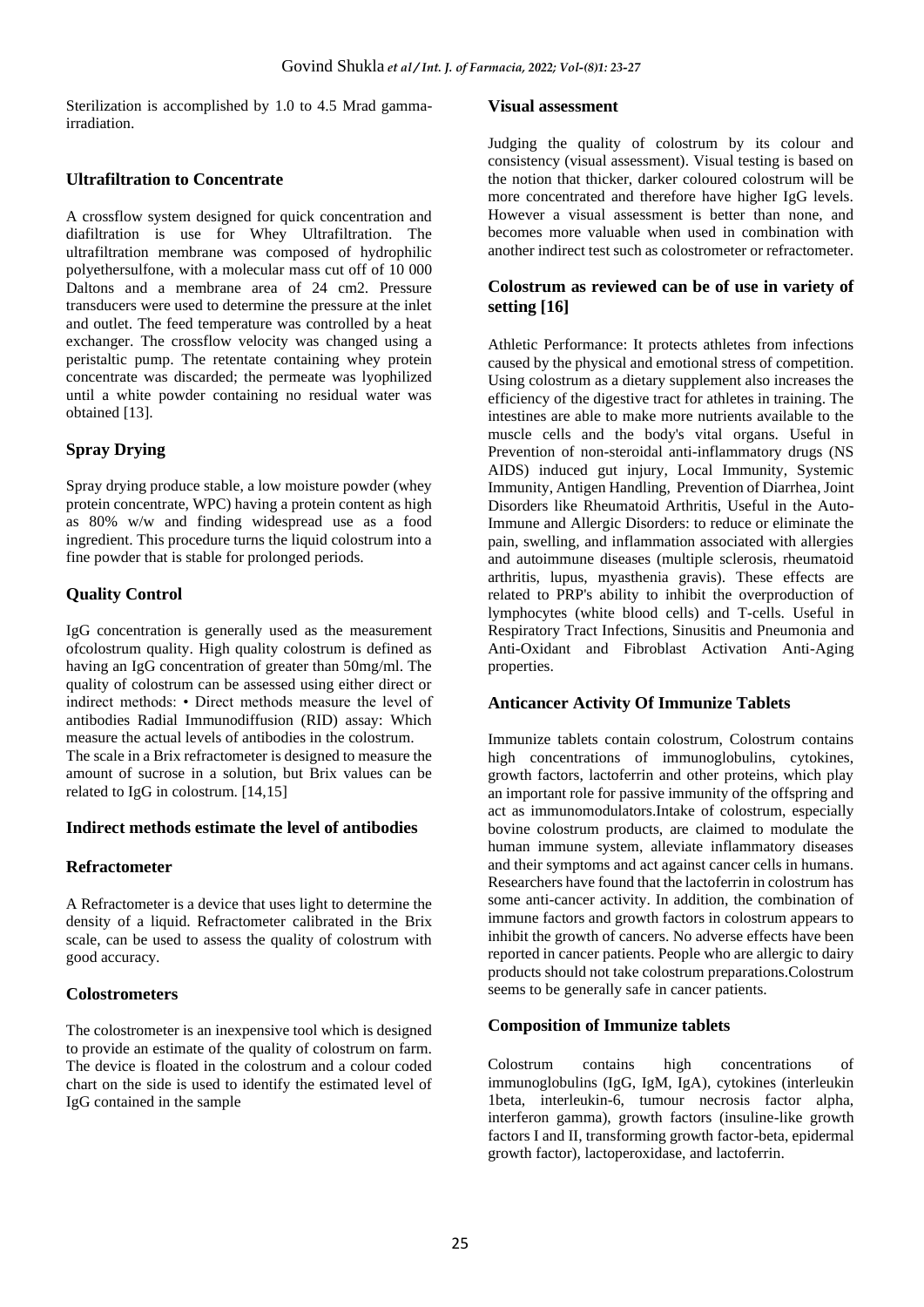

Each coated tablet contains: Pivusha Ghana 500 mg (Colostrum) Excipients

Q.s

| <b>Nutritional Facts</b>               |                        |
|----------------------------------------|------------------------|
| Serving size : 1 Tablet                | Servings per pack : 30 |
| Average Nutritional values per serving |                        |
| Energy                                 | 0.56kcal               |
| Carbohydrates                          | 0.12g                  |
| Total fats                             | 0.00g                  |
| Protein                                | 0.02g                  |

#### **Dosage**

The average recommended daily dosage is 1 to 2 tablets per day.

### **Claims of efficacy**

The different constituents of colostrum have been ascribed antimicrobial, anti-inflammatory and hypertension controlling effects in humans through an active and passive immune response. Regarding cancer, colostrum has been claimed to act against cancer cells and alleviate gastrointestinal symptoms.

# **Alleged indication**

Colostrum is used for a wide range of indications, especially colitis, diarrhoea and other gastrointestinal disorders,infections, recovery after surgery, prevention of gastrointestinal side effects of drugs and treatment of different rheumatic pain syndromes. Cancer patients use it to prevent therapy-associated adverse effects (especially those associated with an inflammation of the gastrointestinal tract), to alleviate diarrhoea, "boost" their immune system or to achieve an anti-proliferative effect.

### **Mechanism of action of Immunize tablets**

Oral intake of colostrum has been reported to modulate the human immune system and lead to higher concentrations of cytotoxic/suppressor T cells and IgG . In vitro studies suggest bovine colostrum may exhibit anti-inflammatory propertiesby inhibiting the NFkappaB activation and cyclooxygenase-2 expression.

# **Clinical Study Reports**

An anti-proliferative effect of oral bovine lactoferrin has been found in an animal study in ratsand in in-vitro studies in human cancer cells.

The earliest identifiable study, a case series, was conducted by Lewison and colleagues (1960). [18**]** Seventeen women with advanced breast cancer received 1.1 litre of bovine colostrum per day for periods between 5 and 595 days. All patients were in a palliative or preterminal treatment situation without further options of conventional cancer therapy. Eleven of them received colostrum from cows that were injected with a homogenate of human breast cancer tissue in the udder. At the end of the observation period, two patients were alive and 15 had died. In no patient a remission of the cancer disease was seen. Ten patients reported periods of subjective improvement. Study authors evaluated their attempt of "passive immunization therapy" with bovine colostrum.

Inoue and colleagues (1998) reported on a case series with 9 patients suffering from severe graft-versus-host-disease (GvHD) after bone marrow transplantation.[17] Patients received 20 ml of human colostrum for 5 consecutive days. Clinical stage of GvHD improved in 6 patients.

Another case series investigated the use of a bovine immunoglobulin product  $(Ig\overline{G})$  that was concentrated from the colostrum of cows immunized with killed Candida albicans germs.[19] Out of 59 bone marrow transplant recipients, 19 received orally 10 g of the colostrum concentrate as dissolved powder containing 4.2 g of IgG. The product was given from day 4 before bone marrow transplantation to day 28 after transplantation. Ten of the IgG-treated patients showed a high level of Candida colonization as evaluated in mouth wash prior to colostrum administration. In 7 of these 10 patients, a reduction in colonization burden was seen during colostrum treatment.